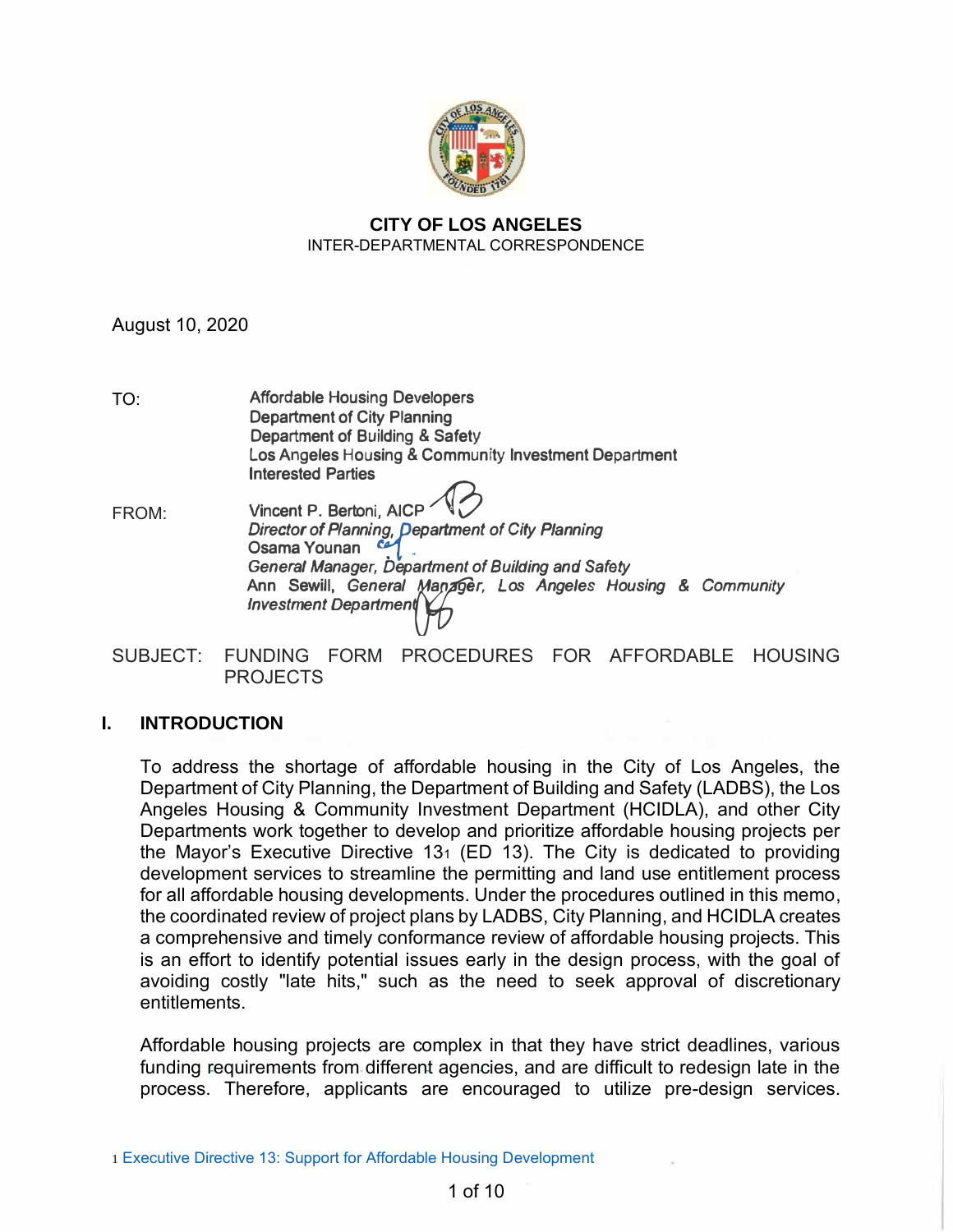Depending on the type and development phase of a project, the appropriate City staff may review and sign funding forms. Generally, projects requesting approval of entitlements will have their forms signed by City Planning. Projects considered ministerial will have their funding forms reviewed and signed by LADBS. However, certain funding forms, which by the nature of information required, are only processed by specific departments.

Affordable housing developments may have different minimum thresholds of affordability depending on the City, State, Federal and/or funding program being utilized. Please refer to the applicable program for additional guidance.

**Accompanying Appendix 1 provides flowcharts that will guide all parties with available services and funding form procedures.** 

## **II. DUE DILIGENCE SERVICES AND INFORMATION**

## **A. Types of Funding Forms**

As part of the process of securing funding for affordable housing projects, applicants are required to complete various types of funding forms to be reviewed and signed by City staff. Funding forms disclose to potential funders the following: if a project is ready or close to starting construction; the effective date of the approval of discretionary actions; or if a discretionary approval is required for a project.

The California Tax Credit Allocation Committee (TCAC) requires verification of status, including but not limited to the following forms:

- Verification of Zoning and Local Approvals form (Attachment 14)
- Local Development Impact Fees (Attachment 18A)
- Approvals Necessary to Begin Construction, including Article 34 Review (Attachment 26)

Other common funding forms submitted to City agencies include:

- Verification of Zoning and Local Approvals form (Attachment N)
- Local Jurisdiction and NEPA Responsible Entity Verification of Project Readiness form (Attachment 42)
- Project Readiness and Local Zoning Approval form (Attachment 9A)
- Project Readiness and Building Permit Readiness or Issuance form (Attachment 9B)

The agency or agencies responsible for reviewing and signing a project's funding form will depend on whether the project is ministerial or requires approval of a discretionary action, as well as the project's status in the entitlement processing timeline. If the project is ministerial, LADBS will sign the forms, and if the project is discretionary, City Planning will sign the forms.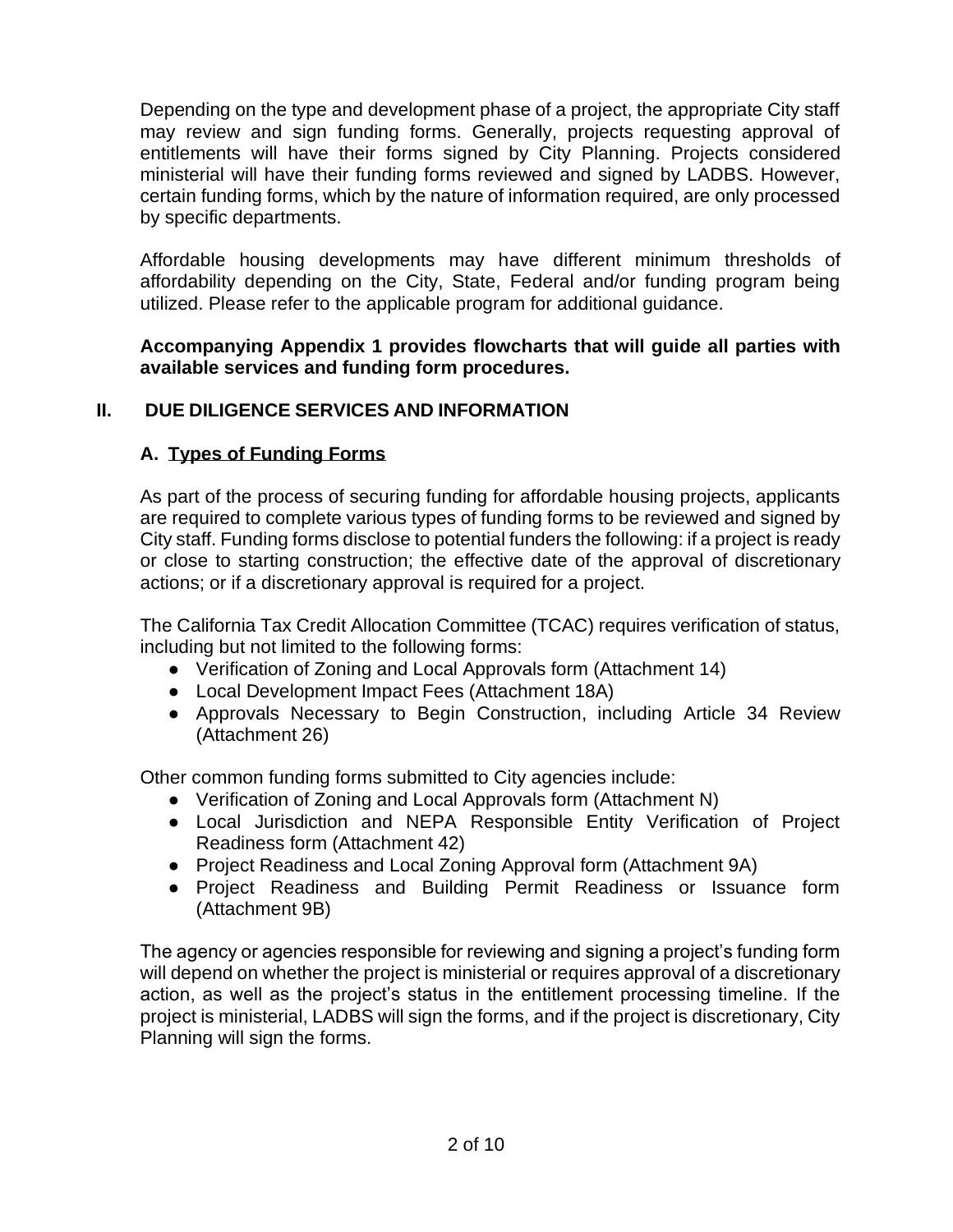Regardless of project type, HCIDLA is the City department responsible for administering NEPA review and Article 34 authorization, each requiring that the applicant follow the procedures in Section III below.

# **B. Ministerial vs Discretionary Projects**

A ministerial development project (often referred to as "by-right") does not require City Planning review or is a project that is in full compliance with the current City of Los Angeles Zoning Code regulations for the site in addition to all policies, plans and/or ordinances that are in effect at the time the project is submitted to LADBS for plan check. In addition, projects utilizing ministerial incentives are considered by-right (for example, a density bonus project utilizing a 35% density bonus and parking reduction, or a TOC project utilizing "base incentives").

Projects utilizing SB 35, AB 2162, or AB 1197 qualify for a CEQA exemption, however, these project types are still subject to City Planning review and should follow the same procedures for funding forms as discretionary projects. Although these project types are technically ministerial, they are required to comply with objective findings and zoning requirements that are reviewed by City Planning. In addition, projects utilizing the Qualified Permanent Supportive Housing (QPSH) Ordinance and the [Community](https://www.laconservancy.org/community-plan-implementation-overlay-district)  [Plan Implementation Overlay \(CPIO\)](https://www.laconservancy.org/community-plan-implementation-overlay-district) Affordable Housing Incentive Program are approved administratively and should follow the same procedures for funding forms as discretionary projects. For QPSH projects, applicants must first complete the preliminary application review (PAR) and then file an administrative case (ADM) with City Planning. Applicants can submit their funding forms for review and sign-off once the administrative case (ADM) has been filed with City Planning. City Planning may sign the funding forms during the required 30-day notification period. Applicants should contact their assigned planner per Section III.B below for further guidance.

A discretionary project is a project that is requesting approval of a land use entitlement to allow a deviation from the current City of Los Angeles Zoning Code regulations, policies, plans and/or ordinances that are in effect at the time of filing with City Planning. Discretionary projects require filing a case with City Planning to request approval for the desired land use entitlement. With some exceptions, the California Environmental Quality Act (CEQA)<sup>2</sup> also applies to discretionary projects. Below is an overview of various types of common discretionary requests.

Discretionary projects requiring CEQA review:

- An affordable housing project located within the boundaries of a Specific Plan, Community Design Overlay, Coastal Area, Greater Downtown Housing Incentive Area, or any other overlay area.
- A Transit Oriented Communities (TOC) project requesting "Additional Incentives."

<sup>2</sup> [CEQA: the California Environmental Quality Act](https://opr.ca.gov/ceqa/)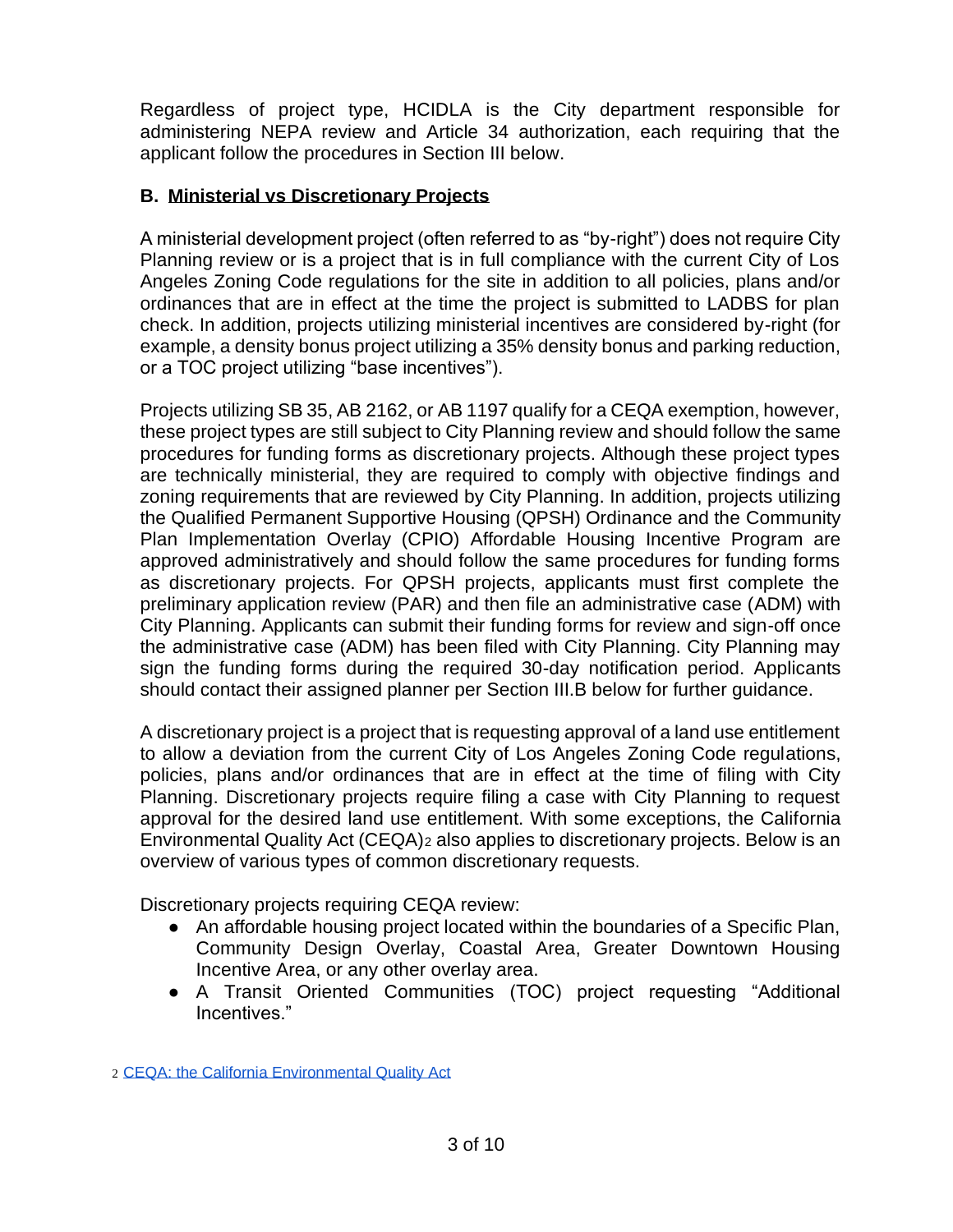- A Density Bonus (DB) project requesting "on-menu" incentives, "off-menu" incentives, and/or a waiver of development standards.
- Housing Development Projects subject to SB 330.
- Site Plan Review (SPR) for projects with 50 or more residential units.
- Legislative actions (such as General Plan Amendments, Zone Changes and Height District Changes) and quasi-judicial decisions from the Zoning Administrator.

# **C. Pre-Design Services**

If a project is not fully-designed but requires general information regarding the City of Los Angeles' development regulations, the project team may consult with the following resources (please note that at this phase of a project these departments cannot complete and sign funding forms, but are available to answer general questions):

- *LADBS Public Counter* Answers general questions regarding Zoning Code, Building Code, plan check, permitting and inspection procedures.
	- o Zoning Information Letters provide the current zone information for a property and may be requested through the LADBS website.
	- o Zoning Determination Letters can be requested at any LADBS office that provide site specific requirements such as: allowed use; maximum height; allowable area; required yards, etc.
- *City Planning Public Counter* Answers general questions regarding application procedures for various land use entitlements for affordable housing projects. Examples include: Density Bonus, Transit Oriented Communities, and Measure JJJ projects.
- *HCIDLA* Answers general questions regarding affordable housing replacement, covenants, funding sources, National Environmental Protection Act (NEPA)3, and Article 34<sup>4</sup> authorization.
- *Bureau of Engineering Public Counter* Answers questions regarding street dedications and public improvements.
- *Development Services Case Management* **-** Provides project navigation for projects that require special assistance and problem solving through preconsultation, feasibility studies, and pre-development meetings. Preliminary Plan Check Services can be requested for a fee.

# **Flowchart 1 (in Appendix 1) provides a synopsis of available City Services.**

<sup>3</sup> [National Environmental Protection Act \(NEPA\):](https://ceq.doe.gov/) NEPA is triggered when federal funds, including projectbased vouchers are used in a project.

<sup>4</sup> Article 34: In the 1980s, the City went to the voters to request blanket authority for Article 34, which was approved. Authority is distributed by HCIDLA. Article 34 requires HCIDLA to provide Article 34 authority to housing projects with regulatory restrictions on more than 49% of the units. If a project has regulatory restrictions on 49% or less of the units, the project is exempt from Article 34. In addition, a project that is rehabbing existing affordable units does not require Article 34 authority for the existing units – although, if additional units will be added, only those units would require Article 34 authority.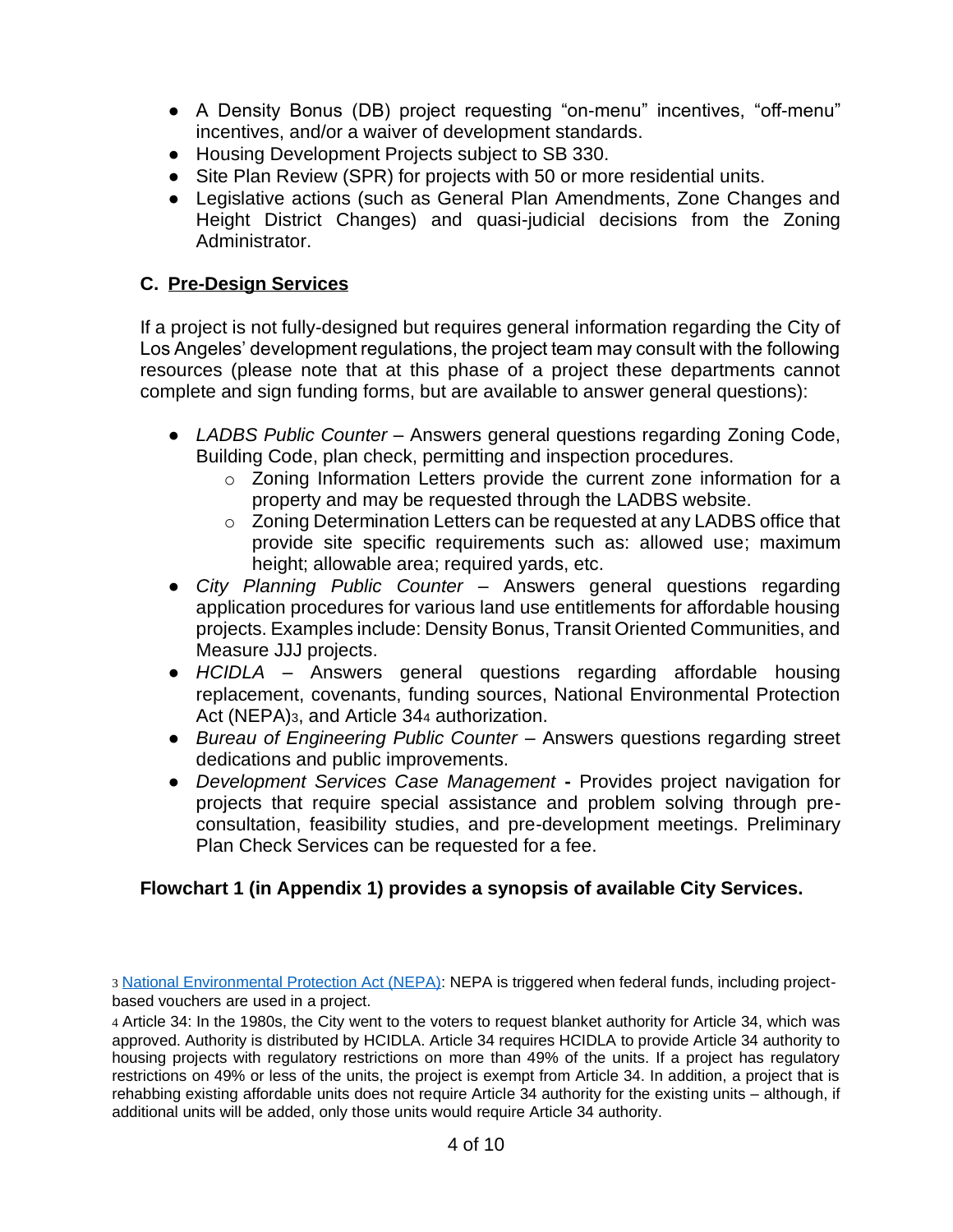#### **III. AFFORDABLE HOUSING PROJECT REVIEW PROCESSES AND FUNDING FORM RESPONSIBILITIES**

For designed projects, multiple options are offered to accommodate the applicant's schedule and housing type, see the following:

### **A. Ministerial Projects: LADBS Process**

**All ministerial and discretionary projects shall be submitted to the Affordable Housing Section in LADBS to verify compliance with city codes, policies and ordinances.** 

1. Complete Submittal

Projects that have completed their building design can submit their plans to LADBS' Affordable Housing Section. Complete architectural, civil and structural plans and calculations are required at the time of submittal.

The LADBS plan check engineer can sign the funding forms after the plan review is complete and it is determined that the project is by-right. However, if the project is subject to a discretionary process or is ministerial requiring LACP review (as described in Section II B, paragraph 2), please refer to the City Planning process below.

2. Zoning Only Review or Parallel Design Permitting Process

If a project is not fully designed, applicants can submit zoning only plans or complete architectural plans to LADBS' Affordable Housing Section under the Housing Streamlined Approval Process (HSAP). The minimum requirement would be that the architectural plans are sufficient to show compliance with the zoning code.

The LADBS plan check engineer can sign the funding forms after the zoning only plan review is complete and it is determined that the project is by-right. However, if the project is subject to a discretionary process or is ministerial requiring LACP review (as described in Section II B, paragraph 2), please refer to the City Planning process below.

3. How to Submit a Funding Form Request

Plans and funding forms shall be submitted to LADBS' Affordable Housing Section with plan requirements as described in Section IIIA-1 or IIIA-2. Fees will be assessed based on a full plan submittal or a zoning only submittal. The minimum processing time is 15 business days for plan review. Applicants should take into consideration this processing time and additional time to correct plans and verify corrections with the plan check engineer ahead of their funding form deadline. The assigned plan check engineer will review and sign the forms once the plan review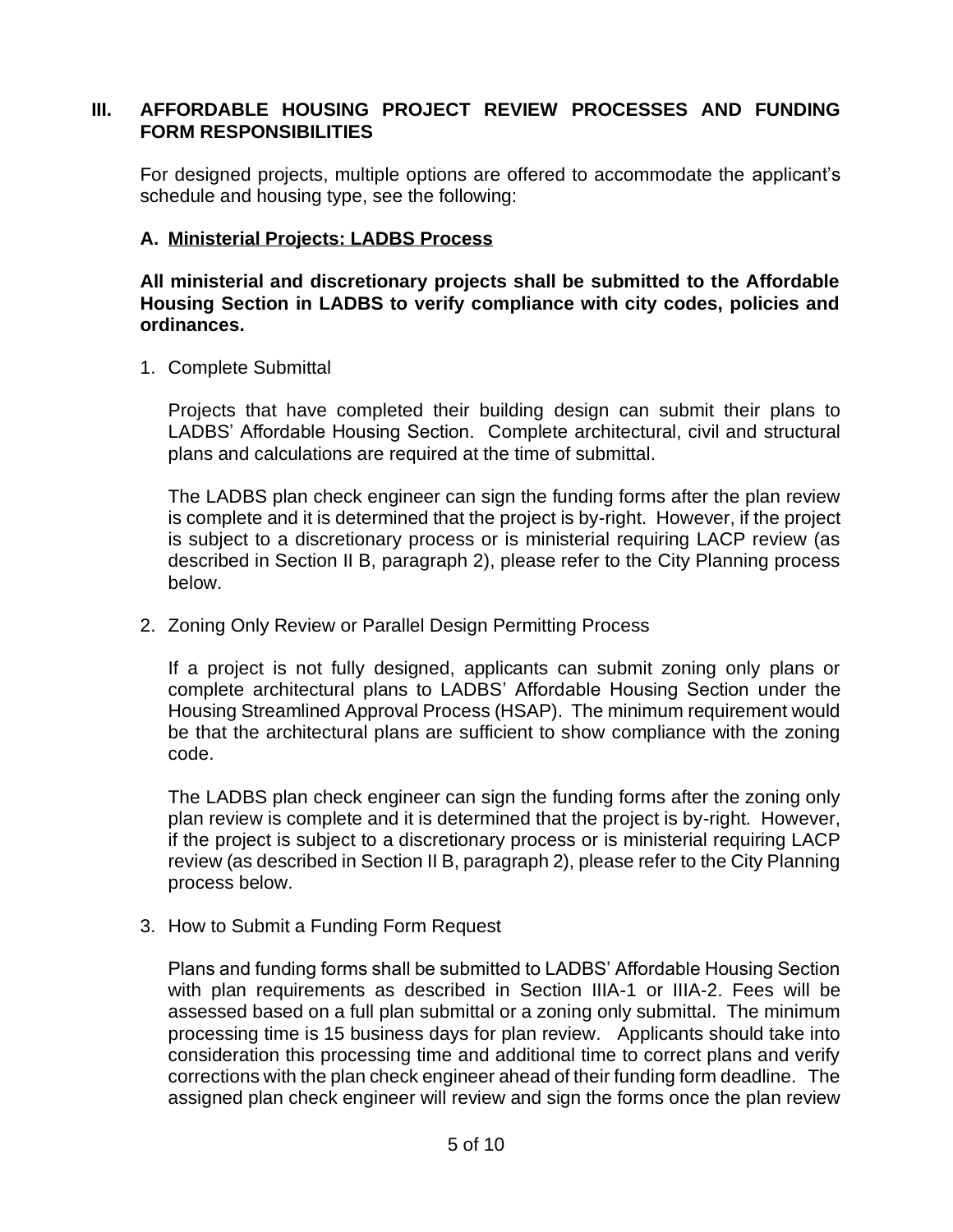process is complete and it is determined that the project is by-right. Affordable housing developers may need to submit multiple funding applications and therefore will need multiple forms signed at different times. If the project hasn't changed, then the developer just needs to contact the plan check engineer regarding additional funding forms.

To initiate any of the above LADBS processes, email a request to [ladbs.ahs@lacity.org](mailto:ladbs.ahs@lacity.org) [or visit](mailto:ladbs.ahs@lacity.org) [https://ladbs.org/services/special](https://ladbs.org/services/special-assistance/affordable-housing)[assistance/affordable-housing.](https://ladbs.org/services/special-assistance/affordable-housing)

### **B. Discretionary Projects: City Planning Process**

1. Pre-Application Phase – City Planning Housing Services Unit

During the pre-development phase, an applicant will submit the appropriate City Planning referral form to be reviewed by a staff member from the City Planning Housing Services Unit at the Development Services Center (DSC). Various types of referral forms are available for affordable housing projects; including the Affordable Housing Referral Form (AHRF) for the Density Bonus program, or Tier Verifications and Transit Oriented Communities Referral Form for the Transit Oriented Communities (TOC) program. Projects utilizing SB 35, AB 2162, or the Permanent Supportive Housing Ordinance should also complete the applicable referral form.

#### **Funding forms will not be reviewed or signed during this phase.**

2. Application/ Entitlements in Progress and Determination Phase

The assigned Project Planner reviews the project to ensure the request is accurate and complete. The planner also conducts an environmental review to comply with the California Environmental Quality Act, conducts any required hearings and presents recommendations, and lastly, issues the Letter of Determination.

**The Project Planner assigned to the project can review and sign funding forms while the project is still in process. A disclosure indicating that a letter of determination has not yet been issued may be required.** 

3. Post-Determination Phase

A Letter of Determination has been issued and the approval is effective (no appeals have been filed or appeals have been resolved).

## **A Housing Services Unit Planner can review and sign funding forms.**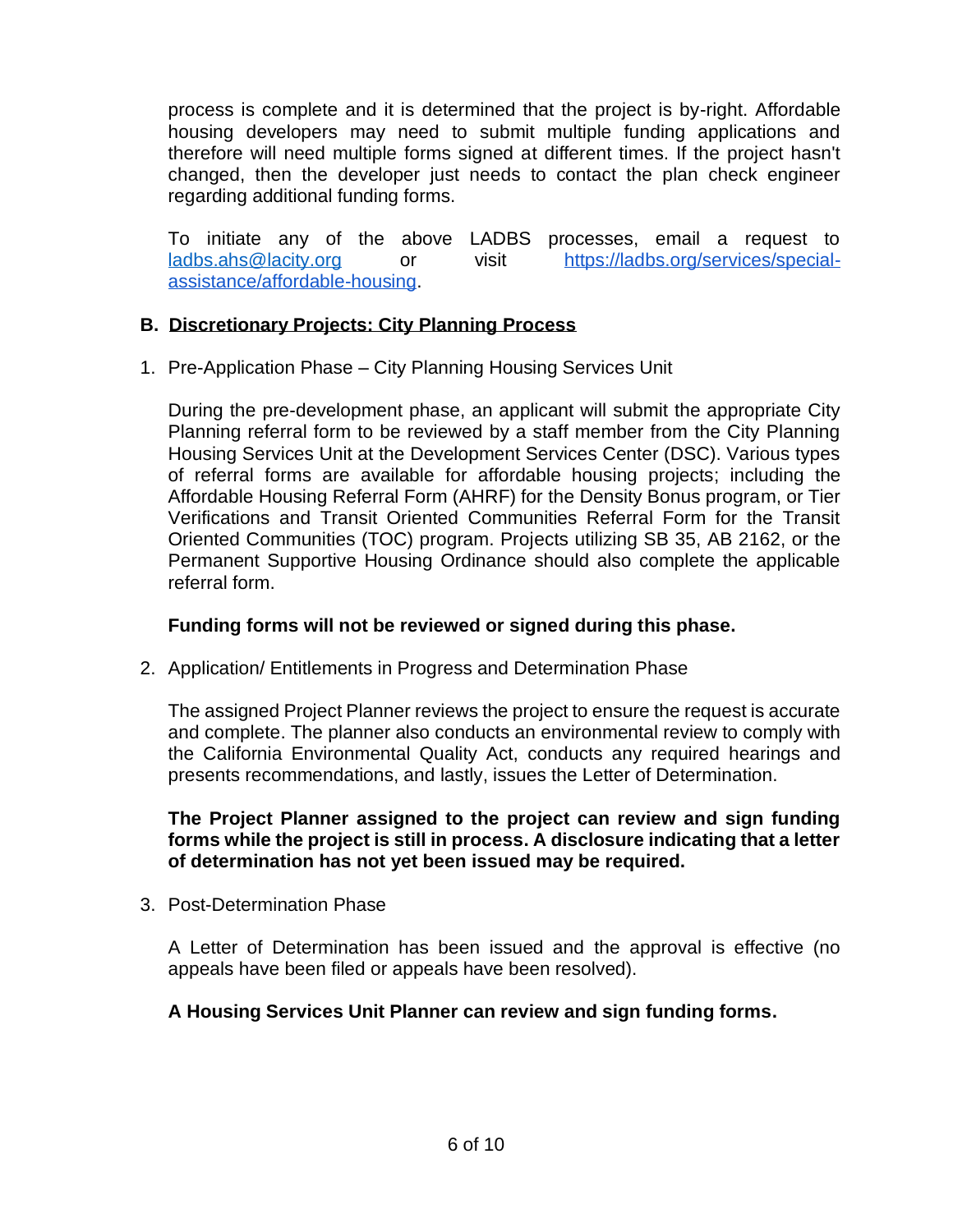4. How to Submit a Funding Form Request

Funding forms for discretionary projects requested during the entitlement phase shall be submitted directly to the assigned project planner to be reviewed and signed. Processing time is a minimum of 10 business days.

Funding forms for discretionary projects during the post-determination phase shall be submitted to the Development Services Center (DSC) - Housing Services Unit to [dcpphp@lacity.org](mailto:dcpphp@lacity.org) to be reviewed and signed. Processing time is a minimum of 10 business days. Therefore, applicants are encouraged to submit their request with ample time, especially when strict deadlines must be met.

#### **C. Ministerial and Discretionary Projects: HCIDLA Process**

- 1. NEPA forms have three review scenarios including:
	- a) Projects Not Receiving Federal Assistance: If no project-based vouchers or federal funding is used to finance the project (to be verified by HCIDLA), the form will be signed as "NEPA Is Not Applicable".
	- b) Projects with City Awards of Federal Assistance: Investments from Community Development Block Grants, the HOME Investment Partnership Program, the Emergency Solutions Grants Program, and the Housing Opportunities for Persons with AIDS Program are reviewed by HCIDLA. Funding forms and project information may be submitted directly to the project's assigned HCIDLA Financial Development Officer (FDO) along with a request to initiate NEPA review. Please note not every aforementioned federal source will be assigned an FDO, in such case a unit staff will be assigned and sign-off the funding form. For these City-based awards of federal funding, there is no fee charged by HCIDLA to complete the NEPA review, as it is part of the cost of using HCIDLA's Federal monies.
	- c) Projects with HACLA Awards of Federal Assistance: Funding forms for projects with Housing Authority of the City of Los Angeles' (HACLA) award of Section 8 Project-Based Vouchers (PBV) are to be submitted directly to the HACLA Section 8 Administrator along with a request to obtain more information on the documentation required to initiate NEPA review with HCIDLA. Upon initiation, HCIDLA will generate an invoice billable to the project for services rendered on behalf of HACLA. Fees must be paid in full and all documentation submitted before NEPA can commence.
- 2. Article 34 Review:

Funding forms that require Article 34 review and signature (projects involving housing with restricted units) shall submit the funding form request to the Article 34 email address. Once a request is made by an applicant, HCIDLA will respond with the required materials to be submitted.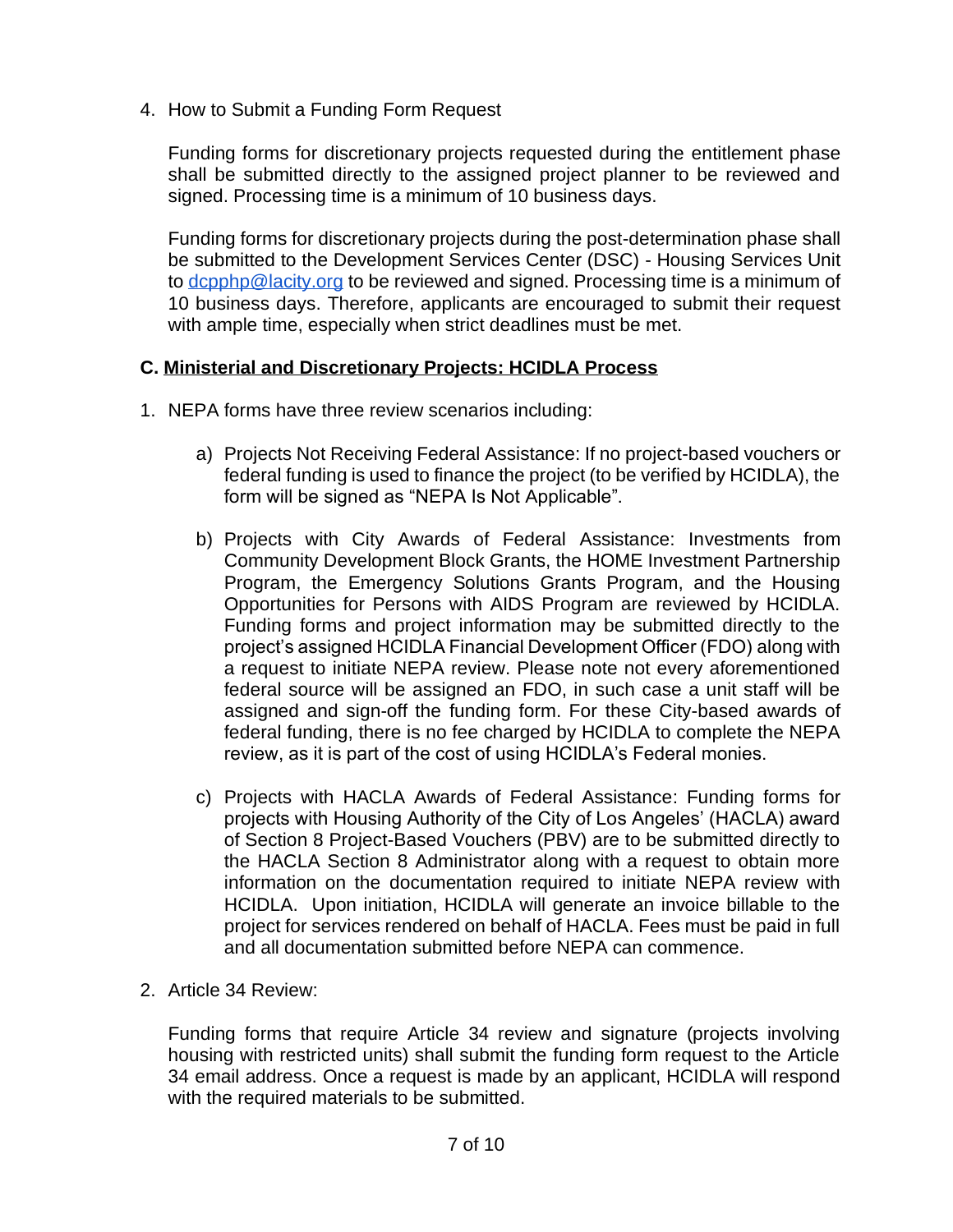3. How to Submit a Funding Form Request

Funding forms that require NEPA status verification shall be submitted to [hcidla.nepa@lacity.org](mailto:hcidla.nepa@lacity.org) or directly to the assigned HCIDLA Financial Development Officer (FDO) and/or HACLA Section 8 Administrator. The estimated NEPA review time is three weeks (for projects that are not seeking federal assistance) to 90 days (for projects that contain a complex scope of work or environmental conditions). The 90-day timeline assumes completeness of all submitted documents with full fee payment, and the volume of total requests. Timely submission of project documentation and the payment of fees are required before the NEPA environmental review can commence. Submit the funding form by completing the portion of the form that includes project/entity information and to include funding amounts, and sources in the request, as shown below:

- Total Project Cost
- Funding amount & sources
- List ALL sources of funding individually, including public and private funds

A developer proposing to construct or rehab affordable housing in the City (i.e. housing with regulatory restrictions) must follow the instructions set forth by an Article 34 request. Depending on the volume of total requests, Article 34 letters may take up to three weeks to process. For submittal request requirements and questions regarding Article 34 requests, please contact [hcidla.article34@lacity.org](mailto:hcidla.article34@lacity.org)

4. Affordable housing projects (Ministerial or Discretionary) utilizing Density Bonus, TOC, AB 2162 and AB 1197 are subject to AB 2556/SB 330 housing replacements and would require a land use covenant. Application and other forms can be found on the HCIDLA [website.](https://hcidla2.lacity.org/land-use-covenants)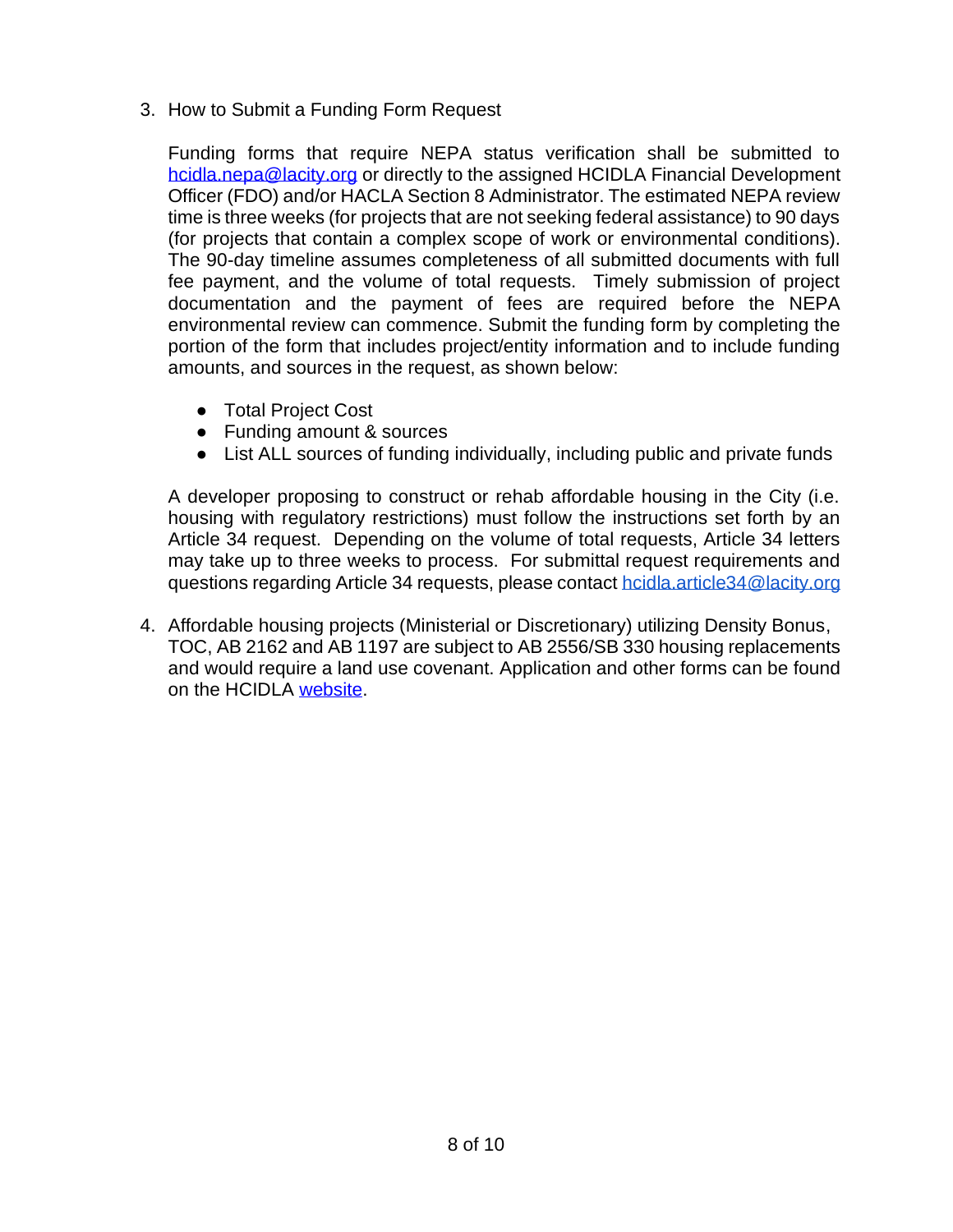### **Appendix 1: Affordable Housing Services and Funding Form Procedures**

**LEGEND:** \***BOE**-Bureau of Engineering \***CEQA**-California Environmental Quality ACT **\*DCP**-Department of City Planning \***HCID**-Housing &Community Investment Department \***HSU**-Housing Services Unit \**Italics*-Funding Form Protocols \***LADBS**-Department of Building and Safety \***NEPA**-National Environmental Protection Act

### **Flowchart 1: Pre-design Services**